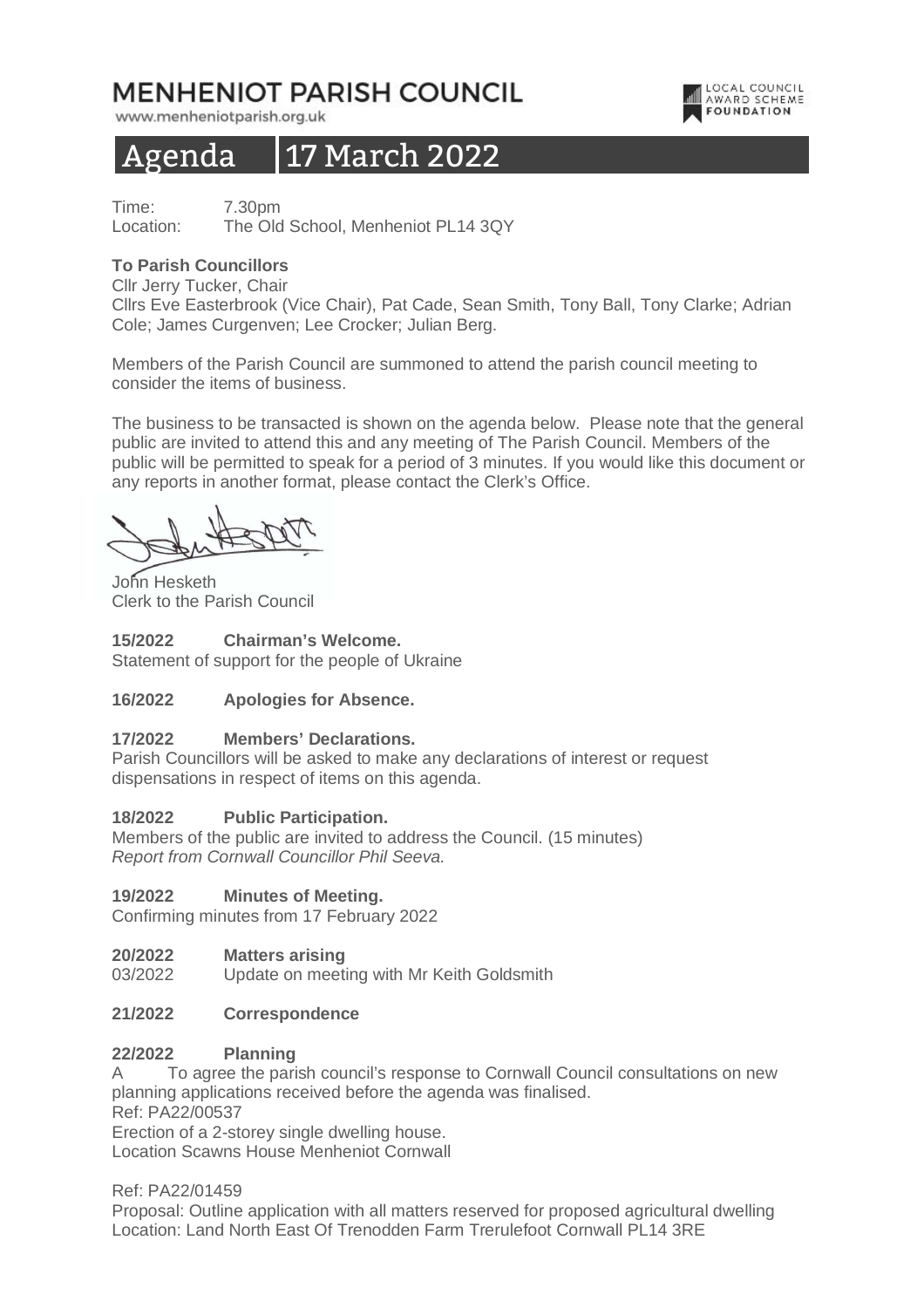Ref: PA22/01764 Proposal: Installation of 6 EV bays and associated infrastructure Location: Plymouth Road Liskeard Cornwall PL14 3WQ

Ref: PA22/00002/NDP Proposal Morval Neighbourhood Development Plan Applicant Morval Parish Council

B Any applications received by Cornwall Council by the time of the meeting. Information only. None received.

C Planning decisions made by Cornwall Council. None made.

# **23/2022 Finance**

A Accounts for Payment – Schedule 2021/22 - Members are to consider the payment schedule and agree payment.

| <b>Date</b>              | <b>Pavee</b>              | <b>Description</b> | Pav        |        |
|--------------------------|---------------------------|--------------------|------------|--------|
| 21/03/2022               | <b>St Lalluwys Church</b> | Venue hire         | <b>OLB</b> | 12.50  |
| 21/03/2022               | Paragon Internet          | Web hosting        | <b>OLB</b> | 41.99  |
| 28/03/2022               | <b>Salaries</b>           | Feb-22             | <b>OLB</b> | 760.15 |
| 28/03/2022               | <b>HMRC</b>               | <b>PAYE</b>        | <b>OLB</b> | 86.60  |
| All payments this period |                           |                    |            | 901.24 |

## B Bank Receipts. For information.

| <b>Date</b>                   | Paver            | <b>Description</b>           |  |        |
|-------------------------------|------------------|------------------------------|--|--------|
| Feb period                    | Allotment rental | Period                       |  | 156.00 |
| 28/02/2022                    | Licence fee      | Flowerbed                    |  | 30.00  |
| 28/02/2022                    | Cornwall Council | <b>Call Account Interest</b> |  | 20.76  |
| All bank receipts this period |                  |                              |  | 206.76 |

C Bank Reconciliation.

This report may be viewed on the council's website

# D Cornwall Local Maintenance Partnership 2022/23

Councillors will be asked to approve continued support for maintenance of pathways This report may be viewed on the council's website

# **24/2022 Chair's Agenda Items.**

A Neighbourhood Development Plan. Referendum called for Thursday 7 April 2022.

B Safer A38: progress report.

C Village Green: flooding and repairs.

D Boundary Review Working Group Report from recent meeting.

E Donation to the people of Ukraine A proposal to make a financial donation.

# **25/2022 Councillors' Reports**

**Cllr Adrian Cole** Progress report on Menheniot Green actions and forward plan

B Cllr Sean Smith Report back on actions taken after Storm Eunice

**26/2022 Clerk's Report.**